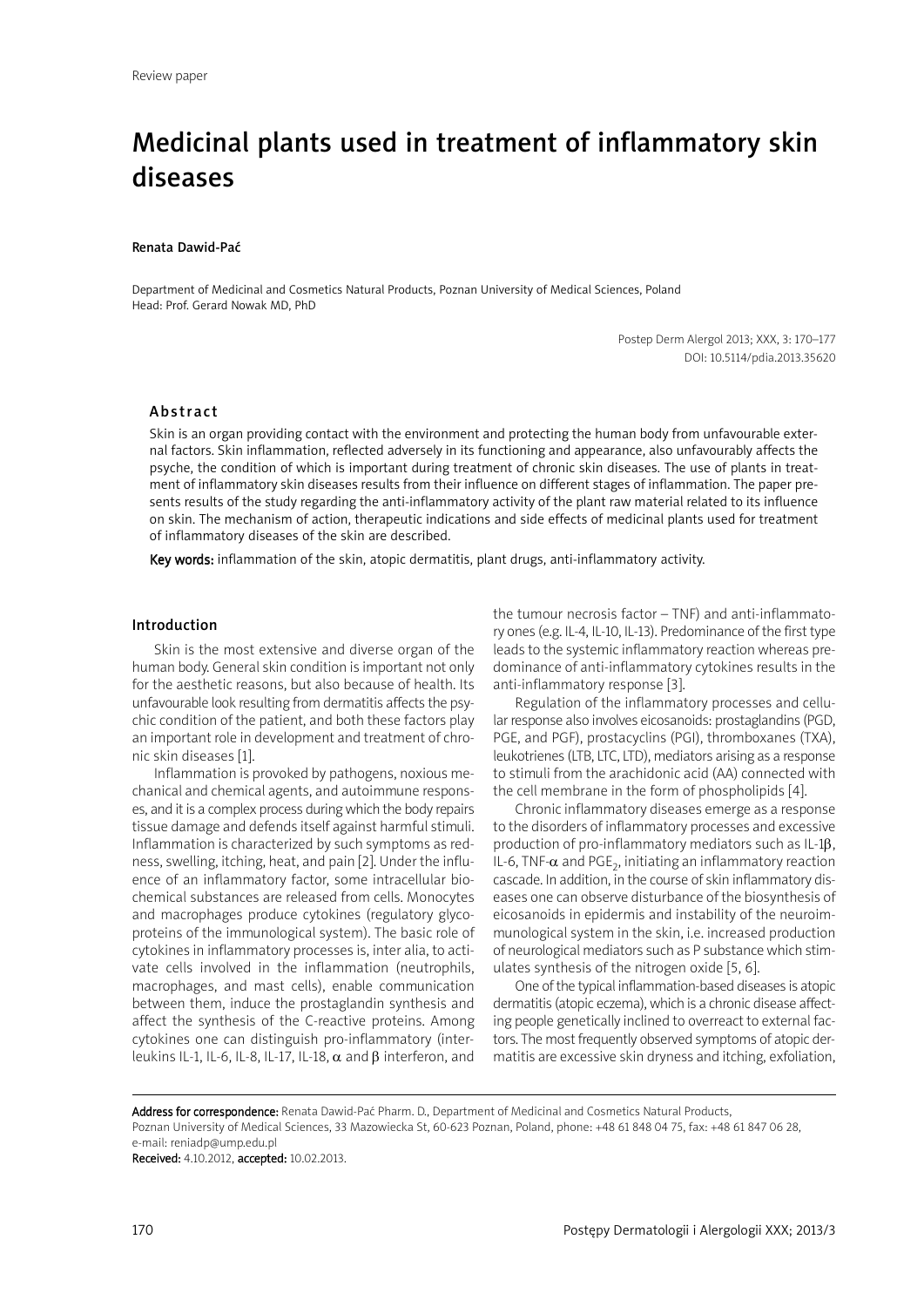redness, skin irritation, exudations, swelling of the affected skin areas, spots, rash, and blisters with watery secretion. *Staphylococcus aureus* is being observed to colonize skin. The origin of atopic dermatitis is very complex and its causes are not fully recognized as yet. It is claimed that during the onset and in the course of the disease, the most important are the genetic factors and influence of the external environment [7-9].

An immunological mechanism which plays an important role in the pathogenesis of atopic dermatitis and other skin diseases of the inflammatory origin, is related to activation of T lymphocytes and it is a result of complex interactions of different cells: keratinocytes, endothelium cells, eosinophils, Langerhans cells and T lymphocytes, and also many cytokines and mediators. In atopic skin diseases, atopic dermatitis and psoriasis, skin cells produce interleukins initiating inflammatory reactions [10]. In patients, excessive production of specific antigens IgE against low doses of food and inhalant allergens, which are responsible for the development of the inflammation, is observed. As a result of releasing the leukotrienes, prostaglandins and proteases, inflammation symptoms occur in different organs and systems. Excessive skin dryness, characteristic of atopic dermatitis, is related to the change of activity of ∆6-desaturase – an enzyme catalysing transformation of the linolenic acid into the γ-linolenic one. Patients affected with this disease display a low level of essential fatty acids (EFA) and disorder of lipid production in epidermis, which are of significance during formation and persistence of dermal changes. In patients suffering from atopic dermatitis, an increased value of TEWL (in dry skin areas and not affected by inflammation, and the clinically healthy skin) is observed, which may be related to a lowered concentration of lipids in skin, especially that of ceramides, and the loss of ingredients of a natural moisturizing factor –NMF [11-14]. In treatment of atopic dermatitis, plant raw materials with anti-inflammatory properties and ability to regulate the synthesis of lipids in epidermis are utilized. The most important among them, demonstrating both mechanisms of action, is an internally applied oenothera oil. Raw materials applied externally during treatment of atopic dermatitis, effectiveness of which results from their antiinflammatory activity, are camomile head, hamamelis water, hamamelis leaves and St John's wort.

The paper presents results of the study regarding the anti-inflammatory activity of the plant raw material related to its influence on the skin. Medicinal plants used in treatment of dermatitis, atopic dermatitis, eczema, furunculosis and other inflammatory diseases of the skin are described.

## *Matricariae flos = Chamomillae anthodium –* matricaria flower

*Matricaria recutita* L. (German chamomile) is the most known and commonly used medicinal plant. It has flower heads with white internal linguiform flowers and the external tubular – yellow, typical of the *Asteraceae* family. It contains the essential oil (the major components of which are  $\alpha$ -bisabolol and its oxides A, B and C, matricin, which is converted to chamazulene by distillation and en-yndicycloethers) and flavone derivatives: apigenin, luteolin, and apigenin-7-glucoside [15].

Extracts of matricaria flower exhibited anti-inflammatory activity by inhibition of prostaglandins and leukotrienes synthesis *in vitro*. α-Bisabolol and apigenin inhibited cyclooxygenase and 5-lipooxygenase activity, chamazulene inhibited only 5-lipooxygenase [16]. A dry extract of matricaria flower, applied locally, inhibited croton oil-induced oedema *in vivo*, comparably to benzydamine (anti-inflammatory synthetic drug) [15]. Intradermal application of liposomal apigenin-7-glucoside inhibited skin inflammations induced in rats. Topical application of either the total chamomile extract or the flavonoid fraction only was very effective in reducing inflammation in a mouse model for croton oil-induced dermatitis. Apigenin and luteolin were more active than indometacin and phenylbutazone (non-steroidal anti-inflammatory synthetic drugs). Activity decreased in the following order: apigenin, luteolin, quercetin, myricetin, apigenin-7-glucoside, rutin [17].

In the pharmacological study in humans, ointment containing matricaria flower extract was more effective than 0.1% hydrocortisone (anti-inflammatory synthetic drug) in reduced chemically-induced toxic dermatitis. Creams containing matricaria flower extract reduced UV-induced erythema [15]. In clinical studies, anti-inflammatory activity of ointment containing matricaria flower extract (treatment of patients suffering from inflammatory dermatoses on hands, forearms and lower legs) was comparable to that of 0.25% hydrocortisone, and superior to 0.75% fluocortin butyl ester and 5% bufexamac (nonsteroidal anti-inflammatory synthetic drugs) [18]. In another clinical study, after 2 weeks of treatment of patients with medium-degree atopic eczema, effectiveness of creams containing matricaria flower extract was superior to that of 0.5% hydrocortisone cream with respect to the symptoms of pruritus, erythema and desquamation [15].

The essential oil of chamomile and  $\alpha$ -bisabolol demonstrated bactericidal and fungicidal activity *in vitro* (mainly against Gram-positive bacteria, *Staphylococcus aureus*, *Bacillus subtilis* and fungi *Candida albicans*) [17, 19].

Matricaria flower is externally used for skin inflammations and irritations, bacterial skin diseases, nappy rash and cradle cap, eczema, wounds (infected and poorly healing), abscesses, frostbite, and insect bites [1, 17, 18]. Matricaria flower is used for baths, compresses or rinses and poultice [15, 18]. Rare cases of contact allergy have been reported [15].

#### *Calendulae flos* – calendula flower

*Calendula officinalis* L. (marigold) is native to the Mediterranean countries. It has characteristic yellow-orange flower heads. Active ingredients of the calendula flower are triterpene saponins (oleanolic acid glycosides), triter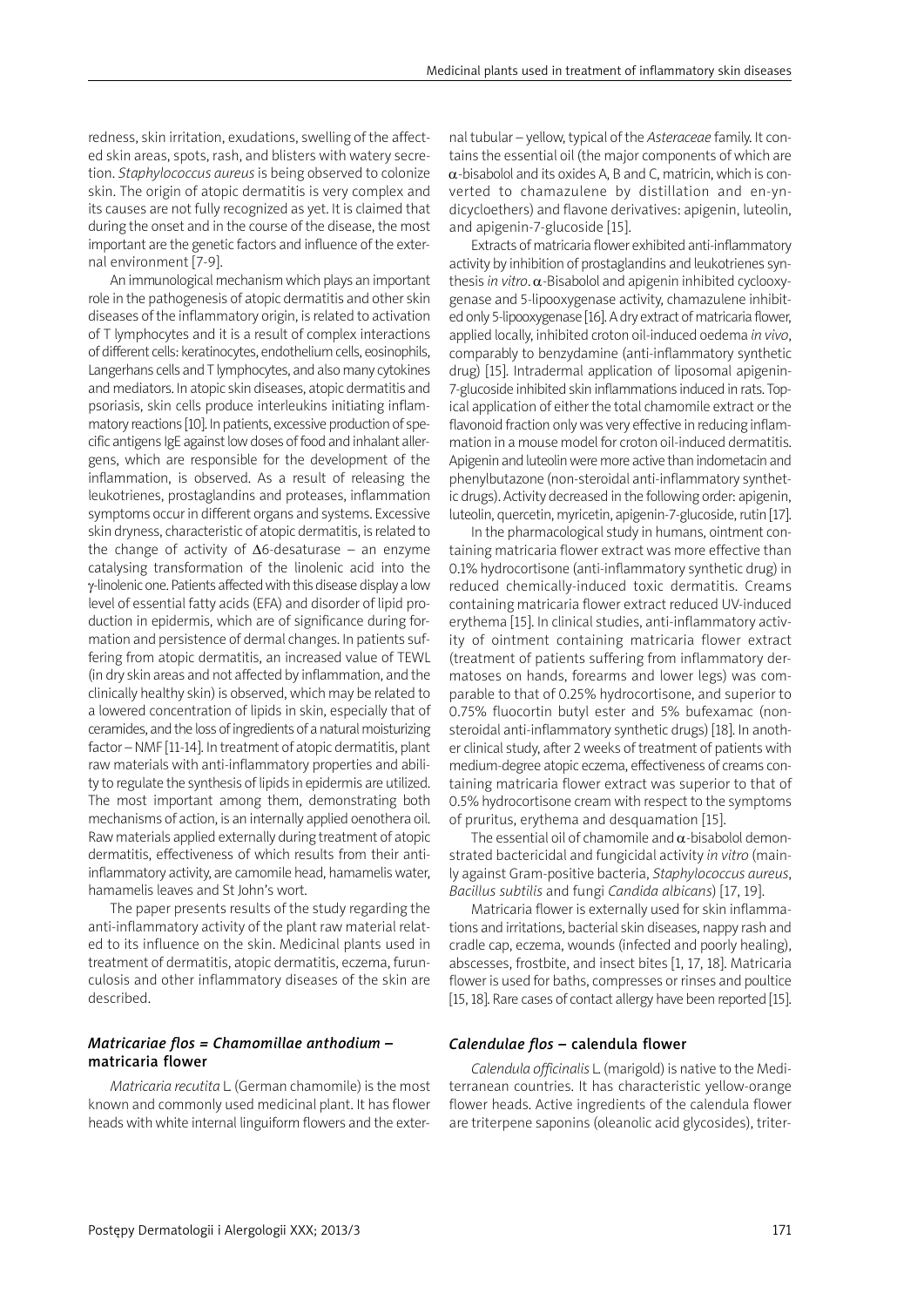pene alcohols ( $\alpha$ -, β-amyrins, faradiol), and flavonoids (quercetin and isorhamnetin) [20-22].

Anti-inflammatory effects of *Calendulae flos* are related to the content of flavonoids and triterpene derivatives. Isorhamnetin 3-glycosides isolated from calendula flowers inhibited lipoxygenase. Oleanane-type triterpene glycosides exhibited a marked anti-inflammatory activity in the TPA-induced inflammation in the mouse ear [20, 21]. *Calendulae flos* extract, the main components of which are triterpenoids, applied topically, inhibited the croton oilinduced oedema *in vivo*. The activity of this extract (at high concentration) and faradiol was comparable to that of indometacin (anti-inflammatory synthetic drug) [20-22].

Calendula flower is used for compresses in poorly healing wounds, bruises, rashes, boils and dermatitis. Application in children under 6 years of age is not recommended [20].

# *Hamamelidis cortex* – hamamelis bark

*Hamamelis virginiana* L. (witch hazel) is a high shrub, or a small tree, native to North America. It has characteristic, light yellow flowers, which appear in autumn, with convolute or straight band-shape petals [23]. Active ingredients of hamamelis bark are tannins – hamamelitannins and proanthocyanidins, which *in vitro* strongly inhibit 5-lipoxygenase activity, synthesis of leukotriene B4, and proanthocyanidins only inhibit synthesis of PAF (platelet activating factor) [24, 25]. A hydro-ethanolic extract of hamamelis bark, applied topically, showed anti-inflammatory effect in the croton oil oedema test in mice. This effect was shown to be mainly due to proanthocyanidins molecular weight ≥ 3 kDa (69% inhibition) and hamamelitannins (7% inhibition); proanthocyanidins of lower molecular weight < 3 kDa had no effect [26].

Decoctions and infusions of hamamelis bark are used for local inflammation of the skin [24]. The use in children under 12 years of age is not recommended [26].

# *Hamamelidis folium* – hamamelis leaf

The characteristic constituents of hamamelis leaf are tannins – proanthocyanidins and small amount of hamamelitannins. In clinical research, creams containing hamamelidis folium extract were effective in treatment of atopic eczema in children, atopic xeroderma and other eczemas.

In all cases, inflammation symptoms subsided [27]. Decoctions of hamamelis leaf are used for compresses or washes in treatment of local inflammations of the skin [27]. The use in children under 6 years of age is not recommended [26].

# *Hamamelidis aqua = folium et cortex aut ramunculus destillatum* hamamelis water = hamamelis distillate

Hamamelidis aqua contains a volatile oil, the major components of which are aliphatic hydrocarbons, monoterpenes, sesquiterpenes, aliphatic aldehydes and alcohols.Hamamelis water displays the anti-inflammatory activity [28]. In pharmacological studies in humans, the after sun lotion containing 10% of hamamelis water reduced the UV-B-induced erythema. The lotion containing Hamamelidis suppressed erythema by 20% at 7 h and by 27% at 48 h, whereas the degree of suppression seen with the Hamamelidis-free lotions was 11% and 15%, respectively [25, 28]. In a clinical trial, 72 patients suffering from severe atopic eczema were treated with two ointments: a cream containing hamamelis distillate (25 g/100 g) and bufexamac (50 mg/g) – anti-inflammatory and anti-pruritic synthetic drug. Reduction symptoms such as desquamation of the skin, redness, itching and lichenification was shown. No differences were observed in the global assessment of the therapy or the severity of symptoms between ointments. The cream containing 0.5% hydrocortisone was more potent than the cream containing hamamelis distillate (5.35%) in the symptomatic treatment of patients with moderately severe atopic eczema [25, 28].

Hamamelis water is used undiluted or diluted 1: 3 with water, for compresses, in treatment of minor inflammations and irritations of the skin such as cuts, grazes, insect bites and burns [26, 28]. Application in children under 6 years of age is not recommended [26].

# *Aloe vera folium recens* – aloe fresh leaf (fresh leaves of *Aloe vera*)

*Aloe barbadensis* Mill. syn. *A. vera* (L.) Burm. f. (Barbados aloe, cape aloe) is a succulent with bright yellow tubular flowers and thick and fleshy, 30-50 cm long, pea-green leaves (spotted with white when young). The leaf edge is jagged and spiny [29]. Active ingredients in fresh leaves of *Aloe vera* are carbohydrates (mannose-6-phosphate, acemannan – acetylated-1,4polymer of mannose), glycoproteins, sterols (lupeol, β-sitosterol) and enzymes (bradykinase).Gel is prepared from fresh leaves and it is an antranoid-free preparation [19, 29-31].

Fresh Aloe Vera Gel significantly reduced acute inflammation in rats (carrageenin-induced paw oedema), although no effect on chronic inflammation was observed. Enzymes, carbohydrates and sterols contribute to anti-inflammatory activity of the aloe gel. Bradykinase inhibited thromboxane B<sub>2</sub> and prostaglandin F<sub>2</sub> activity *in vitro*, and mannose-6phosphate, acemannan and sterols (mainly lupeol) reduced inflammation induced experimentally *in vivo* [29, 32, 33]. Aloe Vera Gel is used for external treatment of minor wounds and inflammatory skin disorders, minor skin irritations including burns, bruises, and abrasions. The use of freshly prepared gel is recommended because of its sensitivity to enzymatic, oxidative or microbial degradation. Rare cases of contact allergy have been reported [29].

# *Althaeae radix* – marshmallow root

*Althaea officinalis* L. (marshmallow) is native to Europe and is now cultivated in Poland. It has characteristic big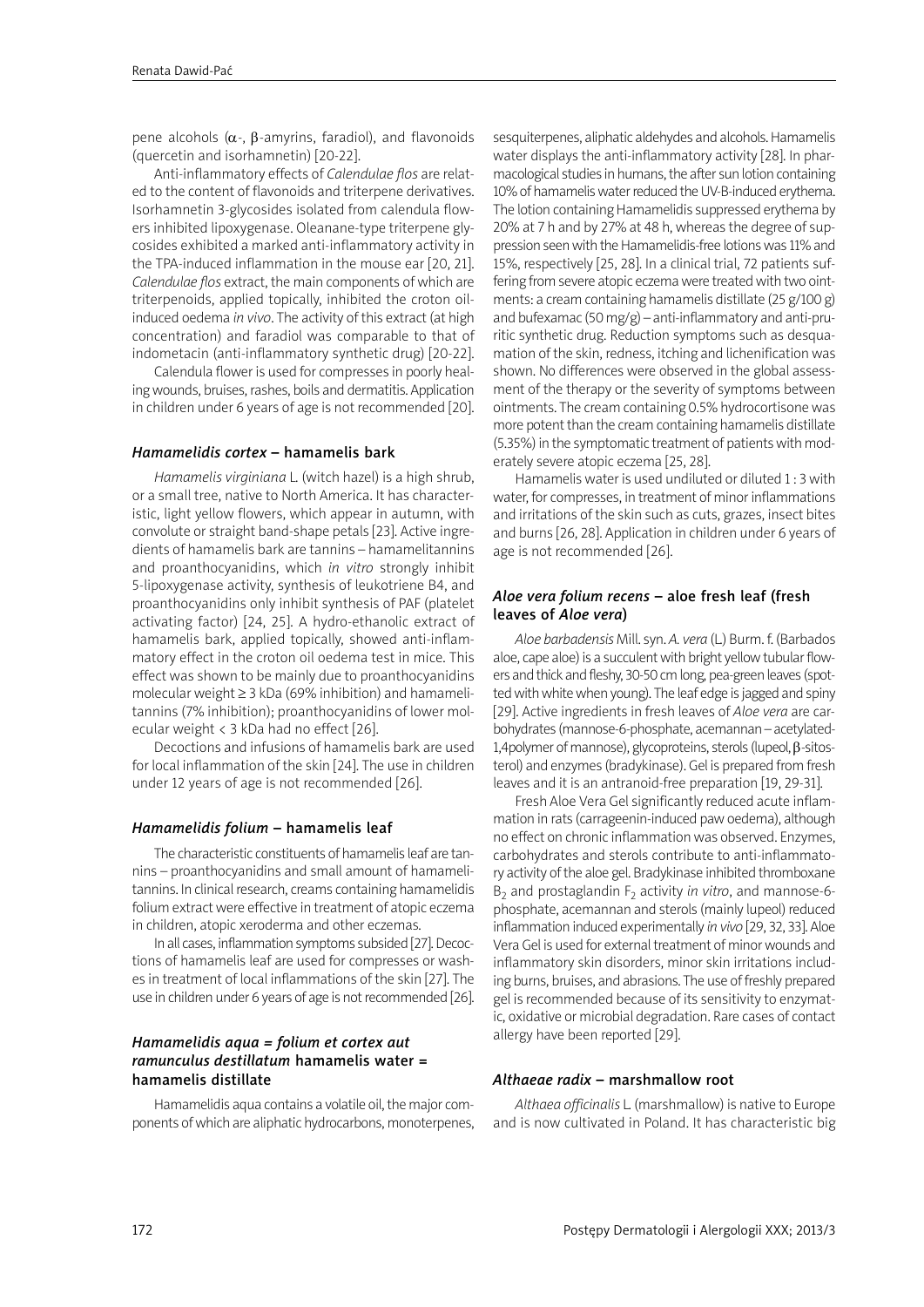leaves, similar to maple-tree leaves, with a sharp apex and indented edge [23]. Active compounds are mucilage polysaccharides – arabinogalactans, galacturonorhamnans, glucans and arabinans. The extract of the marshmallow root stimulates phagocytosis and the release of oxygen radicals and leukotrienes from human neutrophils. Release of cytokines: interleukin-6 and tumour necrosis factor (TNF), from monocytes, by the extracts, demonstrated their potential anti-inflammatory activity [34, 35].

An ointment containing an aqueous marshmallow root extract (20%) reduced irritation induced by UV radiation or tetrahydrofurfuryl alcohol *in vivo*. The anti-inflammatory effect was weaker than that of an ointment containing dexamethasone 0.05% (anti-inflammatory synthetic drug), but an ointment containing both active ingredients has higher anti-inflammatory activity than ointments containing individual active ingredients [34]. Marshmallow root is externally used for furunculosis, eczema and dermatitis [36].

#### *Avenae fructus* – oat fruit

*Avena sativa* L. (oat) is native to the warm Mediterranean region. It is cultivated in moderate regions of Europe, Asia and North America for its yield of grain. It has characteristic inflorescence – a composite panicle, unlike rye, wheat and barley [37]. Active constituents of oat fruit are mucilage polysaccharides (β-glucan), proteins (glutelin and avenin), and flavonoids [6].

*In vitro*, a colloidal extract of *Avena sativa* showed antiinflammatory activity – inhibited liberation of the arachidonic acid from phospholipids and the subsequent metabolism into prostaglandin and leukotrienes. Also, it inhibited the expression of phospholipase  $A_2$  (PLA<sub>2</sub>) and cyclooxygenase (COX-2) [5]. A colloidal extract of Avena sativa stimulated production of the anti-inflammatory transforming growth factor β1(TGFβ1) by keratinocytes and inhibited production of interleukins [10]. In a pharmacological trial, 20 and 30% colloidal extracts of oat (in Petrolatum), under occlusion for 2 h, protected the skin from irritation induced by sodium lauryl sulfate which caused redness of the skin and increased the cutaneous blood flow (improvement of both parameters was observed) [6]. Colloidal oatmeal was applied to 11 patients with rash induced by drugs administered during treatment. Out of 10 patients assessed, 6 showed a complete response and 4 – partial response, with no toxic effects observed [6].

*Avenae fructus* is a traditional, herbal medicinal product for the symptomatic treatment of minor skin inflammations (such as sunburn), and it is used as an aid in the healing of minor wounds. Skin reactions may occur in atopic patients and in patients with contact dermatitis [6].

#### *Avenae stramentum* – oat straw

Oat straw contains polysaccharides (β-glucan) and silicon dioxide in a soluble form – as esters of the silicic acid with polyphenols, and monosaccharides and oligosaccharides. *In vitro* and *in vivo*, β-glucan stimulates immune functions. Silicon regulates skin and subcutaneous metabolic processes. Oat straw is used for inflammatory and seborrheic skin diseases, especially those accompanied by itching [1, 37].

# *Echinaceae purpureae herba recens –* purple coneflower fresh herb

*Echinacea purpurea* (L.) Moench (purple coneflower) is a United States native plant; in Europe and Asia it is grown as an ornamental plant because of its big flower heads with purple flowers which gave the name to the species [23]. Purple coneflower fresh herb contains alkamides and caffeic acid derivatives (mainly cichoric, caftaric and chlorogenic acids) [38, 39].

Echinacea extracts, standardized for the caffeic acid derivatives, have been shown to display *in vitro* an antiinflammatory activity consisting in inhibition of prostaglandin E2 (PGE2) synthesis [40]. *In vitro*, *E. purpurea* alkamides inhibited activity of the COX-I and COX-II enzymes [38]. Echinacea is a traditional, herbal, medicinal product applied for treatment of small superficial wounds and inflammation of the skin. Externally, expressed juice or dried expressed juice is used [38, 39, 41]. Hypersensitive reactions (local rash, contact dermatitis, eczema and angioedema of the lips) are possible, and allergic reactions may occur in patients with atopic diseases [38]. The use of this medicinal product for more than 8 weeks and in children below 12 years of age is not recommended [38, 39].

#### *Symphyti radix* – comfrey root

*Symphytum officinale* L. (comfrey) is common in Poland throughout the country. It grows up to 50-100 cm, has rough, hairy leaves and large, usually purple-red (sometimes white) flowers which form drepanium-type inflorescence [1,19]. Active constituents of comfrey root are the amine compound (allantoin), phenolic acids (rosmarinic, salicylic and caffeic acid), mucilage polysaccharides and glycopeptides [42].

*In vitro*, rosmarinic acid and glycopeptides isolated from comfrey root have been shown to possess the antiinflammatory activity. Rosmarinic acid inhibits synthesis of the prostaglandins, and glycopeptides, dose-dependently, inhibit release of the prostaglandins (PGE<sub>2</sub> and PGI<sub>2</sub>), and also of12-HETE and the arachidonic acid. In pharmacological studies in healthy humans, dermatological preparations containing 5% or 10% of comfrey root extract were effective in reducing UV-B-induced erythema. Anti-inflammatory potency of the extracts was comparable, or even greater than that of diclofenac (non-steroidal anti-inflammatory synthetic drug). A positive correlation could be demonstrated between the efficacy and the concentration of the caffeic acid [42].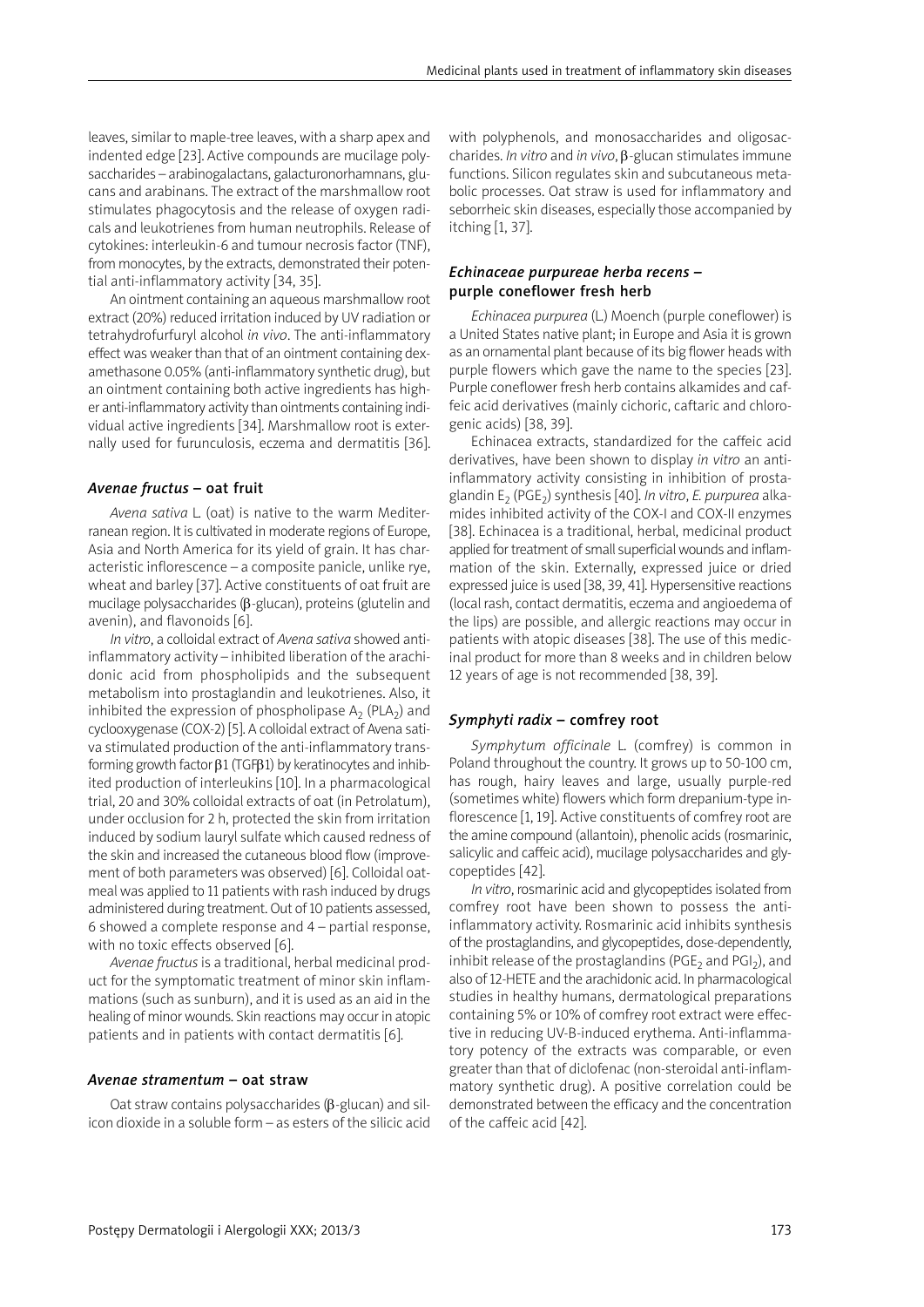Comfrey root is used in treatment of skin inflammation and leg ulcerations. It is not used internally because of its pyrrolizidine alkaloid content which shows hepatotoxic, carcinogenic, and mutagenic properties in rats. For the same reason, external use of comfrey should be limited to phytopharmaceutical products with standardized pyrrolizidine alkaloid content. Application for not more than 4-6 weeks per year is recommended, and a daily application should contain from 10 µg to 100 µg pyrrolizidine alkaloids [1, 19, 42].

# *Millefolii herba* – yarrow

*Achillea millefolium* L.s.l. (yarrow) is native to Europe, Asia and North America. The plant is characterised by small, white flowers, gathered in inflorescences and multiple complex leaves (divided into many segments), which gave the name of the species [43]. *Millefolii herba* contains essential oil (the major components of which are sesquiterpenes of the guaianolide type (chamazulene),  $\alpha$ -, β-pinene, tannins (condensed and hydrolysable), sesquiterpene lactones (matricine), and flavonoids (luteolin, apigenin, isorhamnetin, rutin) [44].

Yarrow displays anti-inflammatory and astringent properties. *In vitro*, a water-soluble fraction from a hydroalcoholic extract showed anti-inflammatory activity, chamazulene inhibited leukotriene  $B_4$  (LTB<sub>4</sub>) production by inhibition of 5-lipoxygenase. *Millefolii herba* extracts, examined *in vivo*, showed anti-inflammatory properties related to the content of flavonoids and sesquiterpene lactones in the raw material [43, 44].

Yarrow is used in supportive treatment of small wounds and mild inflammations of the skin. Because of the sesquiterpene lactone content, cases of allergic contact dermatitis may occur [44].

# *Plantaginis lanceolatae folium/herb*a – ribwort plantain leaf/herb

*Plantago lanceolata* L. (ribwort plantain) is a perennial plant. It has numerous, lancet-shaped leaves forming a rose and tiny flowers gathered into a ball or eggshaped blossom of the ear type [23]. Active ingredients are phenylethanoids (acteoside, plantamajoside), mucilage polysaccharides, iridoids (aucubin and catalpol) and tannins [45, 46].

The material has astringent properties related to the presence of tannins, emollient and soothing properties due to the content of mucus and anti-inflammatory properties (conditioned – inter alia – by phenylethanoids) [45]. *In vitro*, extracts of the plantain herb inhibited inflammation. This activity was comparable to that of hydrocortisone, phenylbutazone and diclofenac. *In vitro* and *in vivo*, acteoside and plantamajoside had anti-inflammatory activity – they inhibited 5-lipooxygenase, and acteoside inhibited production of 5-HETE and leukotriene B<sub>4</sub>. In vivo,

both compounds applied topically inhibited arachidonic acid-induced mouse ear oedema (acteoside was less active than plantamajoside) [46].

The macerate of ribwort plantain leaf/herb is used for cataplasms and rinse in supportive therapy of poorly healing wounds and skin inflammation [45].

# *Salviae folium* – sage leaf

*Salvia officinalis* L. (sage) is native to the Mediterranean region. It is cultivated in Europe, also in Poland. The whole plant is grey, hairy and has a strong, camphoric aroma [23]. Sage leaf contains phenolic acids (rosmarinic acid), triterpenoids acids (ursolic and oleanolic acid), essentials oil (monoterpenes) and catechin-type tannins (salviatannin) [47-49].

Sage leaf has astringent, bactericidal and anti-inflammatory properties. Ursolic and rosmarinic acids have been shown to possess anti-inflammatory activity *in vitro* and in *vivo. In vivo*, extracts from sage leaf dose-dependently inhibited croton oil-induced ear oedema in mice. This effect is related to the content of the ursolic acid which in this test had the potency twice as high as that of indometacin. Oleanolic acid also exhibited anti-inflammatory activity but it was less active [47, 49]. *In vitro*, sage oil showed bactericidal (tested on Gram-positive and Gramnegative bacteria) and fungicidal properties [49].

Sage leaf is a traditional, herbal medicinal product for relief of minor skin inflammations and bacterial infections of the skin. The use in children and adolescents under 18 years of age and during pregnancy and lactation is not recommended because the available data on possible effects are insufficient [48].

# *Hyperici herba* – St. John's wort

*Hypericum perforatum* L. can be found in Asia, North America, Africa and Europe; it is very popular in Poland. Its generic name is derived from transparent spots on leaves, containing oil tanks [23]. The characteristic compounds are phloroglucinol derivates (mainly hyperforin and adhyperforin), naphtodianthrones (hypericin) and flavonoids (amentoflavone, hyperoside) [50, 51].

*In vivo*, extracts from *Hyperici herba* and pure compounds exhibited anti-inflammatory activity proved by reduction of croton-oil-induced ear oedema in mice – the most potent compound was the lipophilic extract. Pure compounds had anti-inflammatory activity that was more potent or comparable to that of indometacin [50]. *In vitro*, hypericin inhibited the protein kinase C activity and release of the arachidonic acid and leukotriene  $B_4$  (LTB<sub>4</sub>) [51]. Hyperforin (*in vitro*), and also the extract from St. John's wort containing hyperforin and an ointment based on a 1: 9 alcoholic extract of this herb, applied topically to the skin (*in vivo*), had an inhibitory effect on the lymphocytic reaction in the epidermis and the proliferation of local T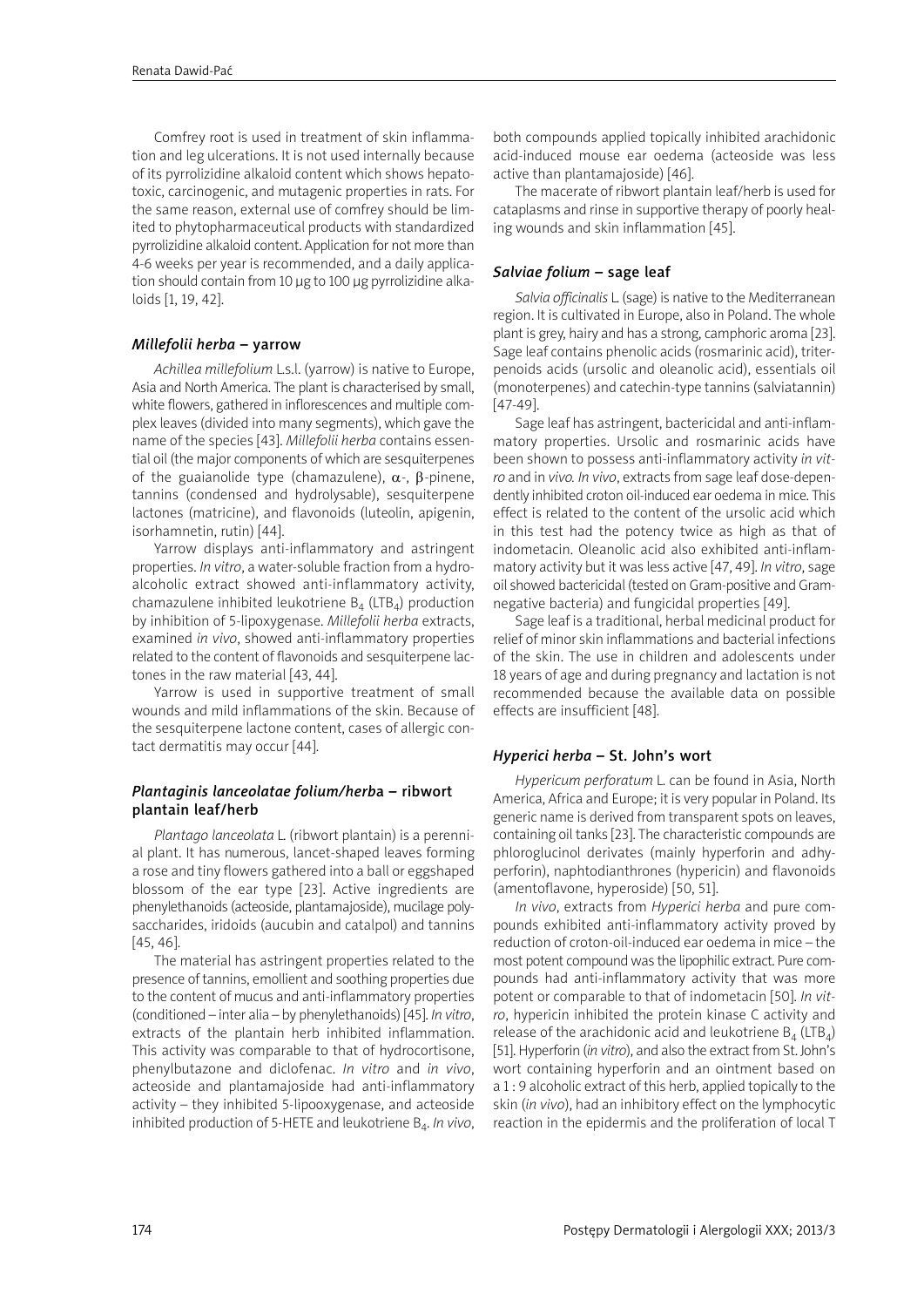cells [19, 50]. In clinical studies, the cream standardised to 1.5% hyperforin content improved skin condition and reduced skin colonization by *Staphylococcus aureus* in patients with mild to moderate atopic dermatitis clearly better than placebo [19].

Aliquidextractof*hyperici herba* isusedexternally fortreatment of minor cuts, burns and skin ulcers [51]. It is prepared by maceration of fresh flowering tops or dried herbal substance (1: 4-20) in vegetable oil over a period from 2 days to several weeks under the sun light exposure, to be applied as compresses to affected areas. The use in children and adolescents under 18 years of age and longer than for 1 week (without consulting a doctor) is not recommended [50].

### *Oenotherae oleum* – evening primrose oil

*Oenothera biennis* L. (evening primrose) is a plant that grows up to 1-2 m with a characteristic rosette of leaves close to the ground. The plant is infertile for the first year, and during its second year of life it produces bright yellow flowers and subsequently seeds containing up to 25% of fatty acids [1, 19]. Active ingredients of evening primrose oil are triglycerides of fatty acids, mainly γ-linolenic and linoleic [52].

Oenothera oil is administered internally in treatment and alleviation of symptoms of atopic dermatitis. A clinical study of patients suffering from atopic dermatitis, in whom the influence of oenothera oil on inflammation, dryness, exfoliation and itch was estimated, revealed an improvement of all parameters in comparison to the placebo group. A positive correlation between the improvement of the above-mentioned parameters and the increase in the level of dihomo-gamma-linolenic acid (DGLA) which is formed from γ-linolenic acid (GLA) in human skin under the influence of the enzyme – elongase, was observed. DGLA and its metabolite 15-HETrE are among the epidermis lipids, including phospholipids and ceramides, which are essential for keeping the right structure and function of the epidermis barrier [13, 19, 53-55]. It was also proved that in patients with atopic dermatitis, disturbance of the GLA metabolic tract may lead to reduction of the synthesis of an important metabolite of this acid – prostaglandin 1 (PGE<sub>1</sub>) – an anti-inflammatory compound [13]. Results of the study showing that atopic dermatitis develops in infants fed with milk with a low concentration of GLA and that supplementation of GLA can prevent development of atopic dermatitis in this population of patients, point indirectly to the GLA role in the treatment of atopic dermatitis [56, 57].

In a clinical study, patients were treated for symptomatic treatment of atopic eczema being administered 2-4 g fixed oil daily for 12 weeks. This study showed a 30-45% improvement in the overall severity of the eczema, including a significant decrease of itching and scaling, as compared with patients who received the placebo. Topical application of Oleum Oenotherae Biennis for treatment of atopic eczema regulates the epidermal barrier function. A clinical study tested two doses of the fixed oil in the treatment of 51 children with atopic dermatitis. Patients were treated for 8 weeks with either a placebo, the fixed oil, or a combination of 50% placebo and 50% fixed oil (daily dose of 0.5 g/kg body weight for all treatments). A significant improvement in the overall severity of the clinical symptoms was observed in patients treated with the fixed oil alone. This treatment also increased the concentration of ω6 fatty acids in the erythrocyte cell membranes [52].

Oleum Oenotherae Biennis should be used with caution in patients with a history of epilepsy and schizophrenia or those taking epileptogenic drugs. It should not be administered during pregnancy or lactation or to children without medical supervision [52].

#### *Quercus cortex* – oak bark

Trees of the *Quercus* genus are found only in the moderate zone of the northern hemisphere and in higher parts of the mountains of the tropical zone. English oak is the most popular representative of this genus [23].

Oak bark contains tannins. It has astringent and antiinflammatory properties. Pharmacological studies show effectiveness of oak bark in purulent dermatitis, and waterglycerolic extracts exhibit antibacterial activity against *Staphylococcus* sp. [1, 58, 59].

Oak bark is a traditional, herbal medicinal product for symptomatic treatment of minor inflammations of the skin, purulent skin diseases, exuding eczema and frostbite. Baths, topical rinses or poultices are used [1, 59]. The use in children and adolescents under 18 years of age and longer than for1 week is not recommended. Allergic reactions are reported [59].

#### *Juglandis folium* – walnut leaf

*Juglans regia* L. (walnut) is widely cultivated in Poland. It is a big, monoecious tree, with large, oval leaves, male flowers in the form of down-hanging catkin blossoms and female flowers located on tops of juvenile shoots, gathered in bunches [23].

Walnut displays astringent activity depending on the tannin content [60]. *In vivo*, ethanol extract of walnut leaves showed a potent anti-inflammatory activity, as potent as indomethacin, in the carrageenan-induced paw oedema in mice [61]. Walnut leaf is recommended for treatment of mild, superficial inflammations of the skin and excessive perspiration of hands and feet. In some countries it is used to treat dandruff and scalp itching, superficial burns and sunburns, and as itch-relieving treatment in skin disorders, and as a wash for malignant sores and pustules. An infusion of equal parts of walnut leaves and pansy is used externally for skin complaints in children.

It is used to prepare compresses and partial baths of affected areas of the skin. Occlusive dressings and topical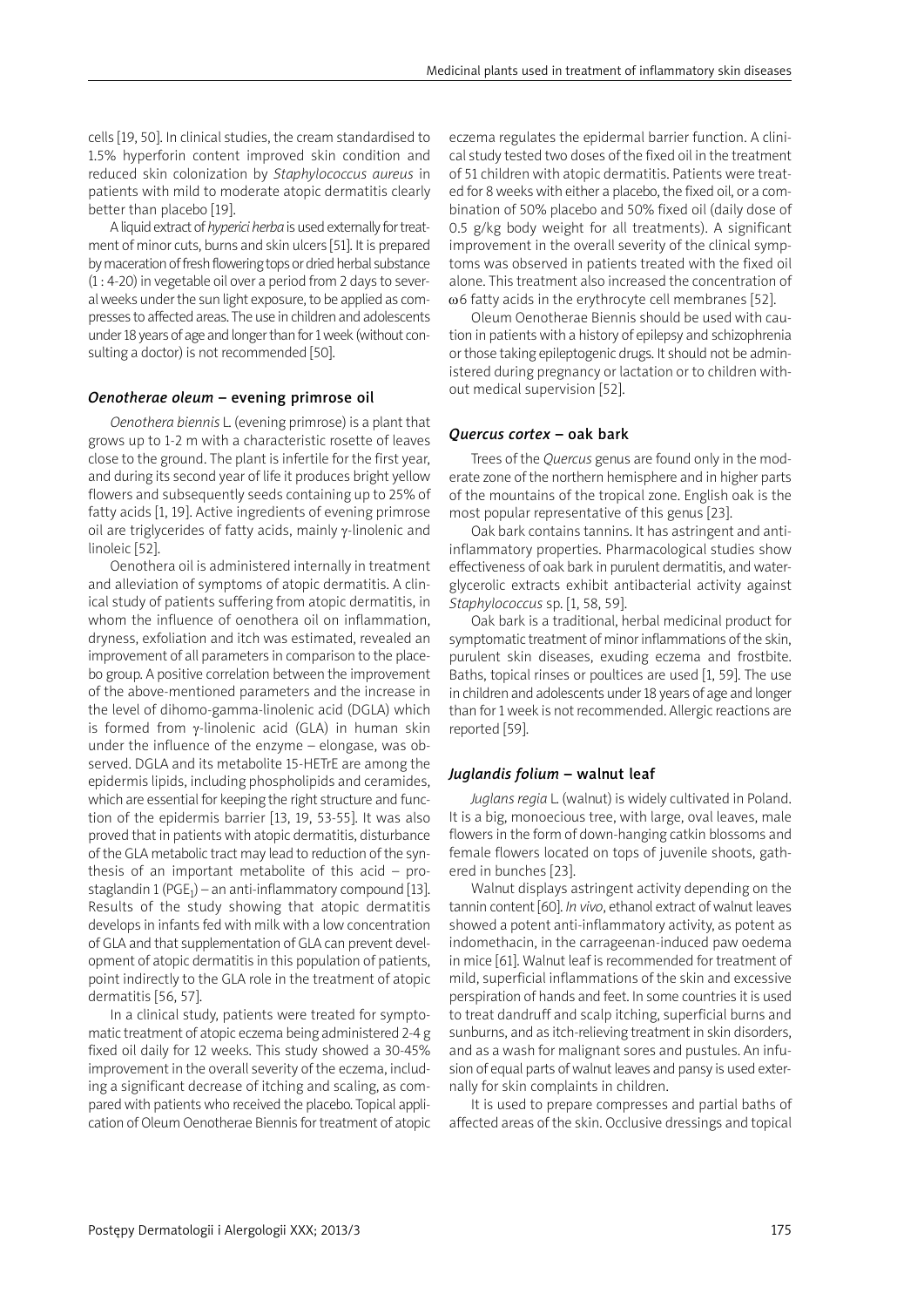applications to large areas are not recommended because of mutagenic and carcinogenic activity of juglone. For the same reason, the material is applied only externally [60].

## *Lini semen* – linseed

*Linum usitatissimum* L. (flax) is cultivated all over the world. The material of commerce comes from Morocco, Argentina, Turkey and India. Characteristic small flowers with blue or white crown petals, located on tops of shoots, are gathered in bunches [62]. It contains fixed oil (consisting mainly of triglycerides of  $\alpha$ -linolenic and linoleic acids) and mucilage polysaccharides (neutral and acidic polysaccharides composed mainly of galacturonic acid). Flaxseed has anti-inflammatory, emollient and demulcent properties [62, 63]. It is used for local inflammations of the skin and furunculosis as a warm poultice or compress [63].

### *Trigonellae foenugraeci semen* – fenugreek seed

In nature, *Trigonella foenum-graecum* L. (fenugreek) can be found in India, China and eastern Africa; it is grown in Poland. It has complex, triple leaves, seeds have a characteristic rhombic shape [23]. Fenugreek seed contains mucilage polysaccharides (galactomannan) and steroidal saponins (with aglycones: diosgenin, yamogenin, and tigogenin) [64]. The product is a traditional, herbal, medicinal product for use in specific indications, which is based exclusively upon its long-standing use in traditional medicine [65]. A fraction from methanolic extract of *Trigonella foenum-graecum* seed, containing glycoside and steroid derivatives, exhibited significant anti-inflammatory activity in the carrageenan-induced paw oedema in rats [66]. In traditional medicine, the fenugreek seed is used externally to treat furunculosis, eczema, ulcers, and local inflammations of the skin – as locally administered poultice or added to a hot bath [64, 67]. The use in children and adolescents under 18 years of age is not recommended because of the incomplete data on safety [65].

#### Conclusions

Inflammation is a complex process, essential for the host defence system. Excessive production of some inflammatory mediators may lead to chronic diseases. Plant raw materials can have an anti-inflammatory action affecting various stages of the process of inflammation. They inhibit formation of cytokines and eicosanoids, prevent the inflammatory reaction cascade from starting, and diminish skin flare, itching or excessive exfoliation. The use of most of the presented herbal medicines in treatment of inflammatory skin diseases is based on clinical and pharmacological trials *in vitro* and experiments *in vivo*. But the use of some of them is based solely on their longstanding traditional use in folk medicine.

#### References

- 1. Weiss RF, Fintelmann V. Herbal medicine. Thieme, Stuttgart New York 2000; 293-314.
- 2. Ikeda Y, Murakami A, Ohigashi H. Ursolic acid: an anti- and pro-inflammatory triterpenoid. Mol Nutr Food Res 2008, 52: 26-42.
- 3. Karpel E. Systemic inflammatory response mediators the importance in clinical practice and intensive care. Anest Inten Ter 2001; 3: 181-90.
- 4. Pharmacology the fundamentals of pharmacotherapy and clinical pharmacology [Polish]. Kostowski W, Kubikowski B (eds). PZWL, Warsaw 1991; 121-2.
- 5. Aries MF, Vaissiere C, Fabre B, et al. Avena rhealba inhibits arachidonic acid cascade, CPLA2 and COX expression in human keratinocytes. Interest in cutaneous inflammatory disorders. J Invest Dermatol 2003; 121: JID abstract 0046.
- 6. EMEA. European Medicines Agency. Avena sativa L., Herba and Avena sativa L., Fructus. London 2008.
- 7. Tay YK, Kong KH, Khoo L, et al. The prevalence and descriptive epidemiology of atopic dermatitis in Singapore school children. Br J Dermatol 2002; 146: 101-6.
- 8. Teplitsky V, Mumcuoglu KY, Babai I, et al. House dust mites on skin, clothes, and bedding of atopic dermatitis patients. Int J Dermatol 2008; 47: 790-5.
- 9. Worm M. Novel therapies for atopic eczema. Curr Opin Investig Drugs 2002; 3: 1596-603.
- 10. Aries MF, Vaissiere C, Fabre B, et al. Immunomodulatory activity of Avena rhealba: interest in skin inflammatory disorders. J Invest Dermatol 1999; 113: 329.
- 11. Cosmetology and skin pharmacology [Polish]. Martini MC. PZWL, Warsaw 2007; 131-2.
- 12. Murata Y, Ogata J, Higaki Y, et al. Abnormal expression of sphingomyelin acylase in atopic dermatitis: an etiologic factor for ceramide deficiency? J Invest Dermatol 1996; 106: 1242-9.
- 13. Pytkowska K. Effect of lipids on epidermal barrier function. Wiadomości PTK 2003; 2: 7-10.
- 14. Schürer NY. Implementation of fatty acid carriers to skin irritation and epidermal barrier. Contact Dermatitis 2002; 47: 199-205.
- 15. ESCOP Monographs 2<sup>nd</sup> ed. European Scientific Cooperative on Phytotherapy. Matricariae flos. Thieme, New York 2003; 312-9.
- 16. Ammon HPT, Sabieraj J, Kaul R. Kamille. Mechanismus der antiphlogistischen Wirkung von Kamillenextrakten und inhaltsstoffen. Deutsche Apotheker Zeitung 1996; 136: 17-25.
- 17. WHO Monographs on selected medicinal plants. Vol. 1. Flos Chamomillae. World Health Organization, Geneva 1999; 86-94.
- 18. Blumenthal M, Goldberg A, Brinckann J. Herbal medicine. Expanded Commission E Monographs. Chamomile flower, German. Newton, American Botanical Council 2000; 57-61.
- 19. Schulz V, Hänsel R, Blumenthal M, Tyler VE. Rational phytotherapy. Springer-Verlag, Berlin Heidelberg 2004; 335-47.
- 20. EMEA. European Medicines Agency. Calendula officinalis L., Flos. London 2008.
- 21. ESCOP Monographs 2<sup>nd</sup> ed. European Scientific Cooperative on Phytotherapy. Calendulae flos. Thieme, New York 2003; 58-63.
- 22. WHO Monographs on selected medicinal plants. Vol. 2. Flos Calendulae. World Health Organization, Geneva 2002; 35-44.
- 23. Strzelecka H, Kowalski J. Encyclopedia of herbalism and phytotherapy [Polish]. PWN, Warsaw 2000; 42, 64,124, 206-207, 252, 379, 397-398, 538-539.